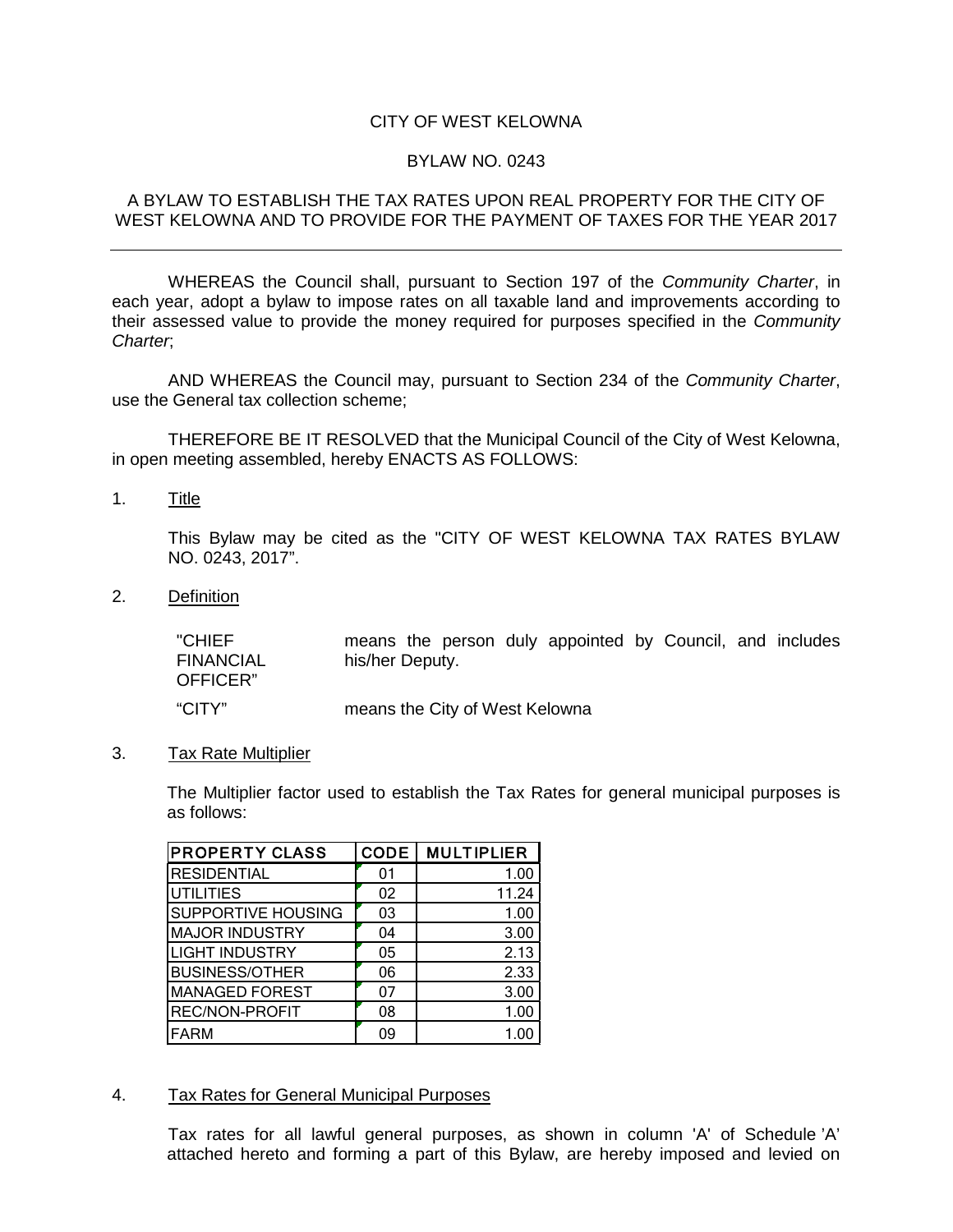taxable land and improvements according to their assessed value as shown upon the Real Property Tax Roll for general municipal purposes for the City of West Kelowna for 2017.

# 5. Tax Rates for Regional District of Central Okanagan

Tax rates for the payment of the Regional District of Central Okanagan requisition, excluding tax rates for the S I R requisition under Section 6 as shown in column 'B' of Schedule 'A' attached hereto and forming part of this Bylaw, are hereby imposed and levied on taxable land and improvements according to their assessed value on the basis provided under Section 384 of the *Local Government Act* and as shown upon the Real Property Tax Roll for the City of West Kelowna for 2017.

# 6. Tax Rates for Regional District of Central Okanagan SIR Program

Tax rates for the payment of the Regional District of Central Okanagan requisition for the SIR Program, as shown in column 'C' of Schedule 'A' attached hereto and forming part of this Bylaw, are hereby imposed and levied on taxable land according to their assessed value on the basis provided under Section 384 of the *Local Government Act* and as shown upon the Real Property Tax Roll for the City of West Kelowna for 2017.

# 7. Central Okanagan Regional Hospital District

Tax rates for the payment of the Central Okanagan Regional Hospital District requisition, as shown in column 'D' of Schedule 'A' Page 1 attached hereto and forming part of this Bylaw, are hereby imposed and levied on taxable land and improvements according to their assessed value on the basis provided by Section 26 of the *Hospital District Act* and according to their assessed value as shown upon the Real Property Tax Roll for the City of West Kelowna for 2017.

#### 8. Tax Rates for General Municipal Purposes – Library

Tax rates for all lawful general purposes, as shown in column 'E' of Schedule 'A' attached hereto and forming a part of this Bylaw, are hereby imposed and levied on taxable land and improvements according to their assessed value as shown upon the Real Property Tax Roll for general municipal purposes – Library for the City of West Kelowna for 2017.

#### 9. Tax Rates for General Municipal Purposes – Sanitary Storm Sewer

Tax rates for all lawful general purposes, as shown in column 'F' of Schedule 'A' attached hereto and forming a part of this Bylaw, are hereby imposed and levied on taxable land and improvements according to their assessed value as shown upon the Real Property Tax Roll for general municipal purposes – Sanitary Storm Sewer for the City of West Kelowna for 2017.

#### 10. General Tax Collection Scheme

Under section 234(1), of the *Community Charter*, Council may use the General tax collection scheme whereby property taxes for a year are due on July 2 of the year. As July 2 falls on a weekend, taxes shall be due on the next business day of July 4, 2017.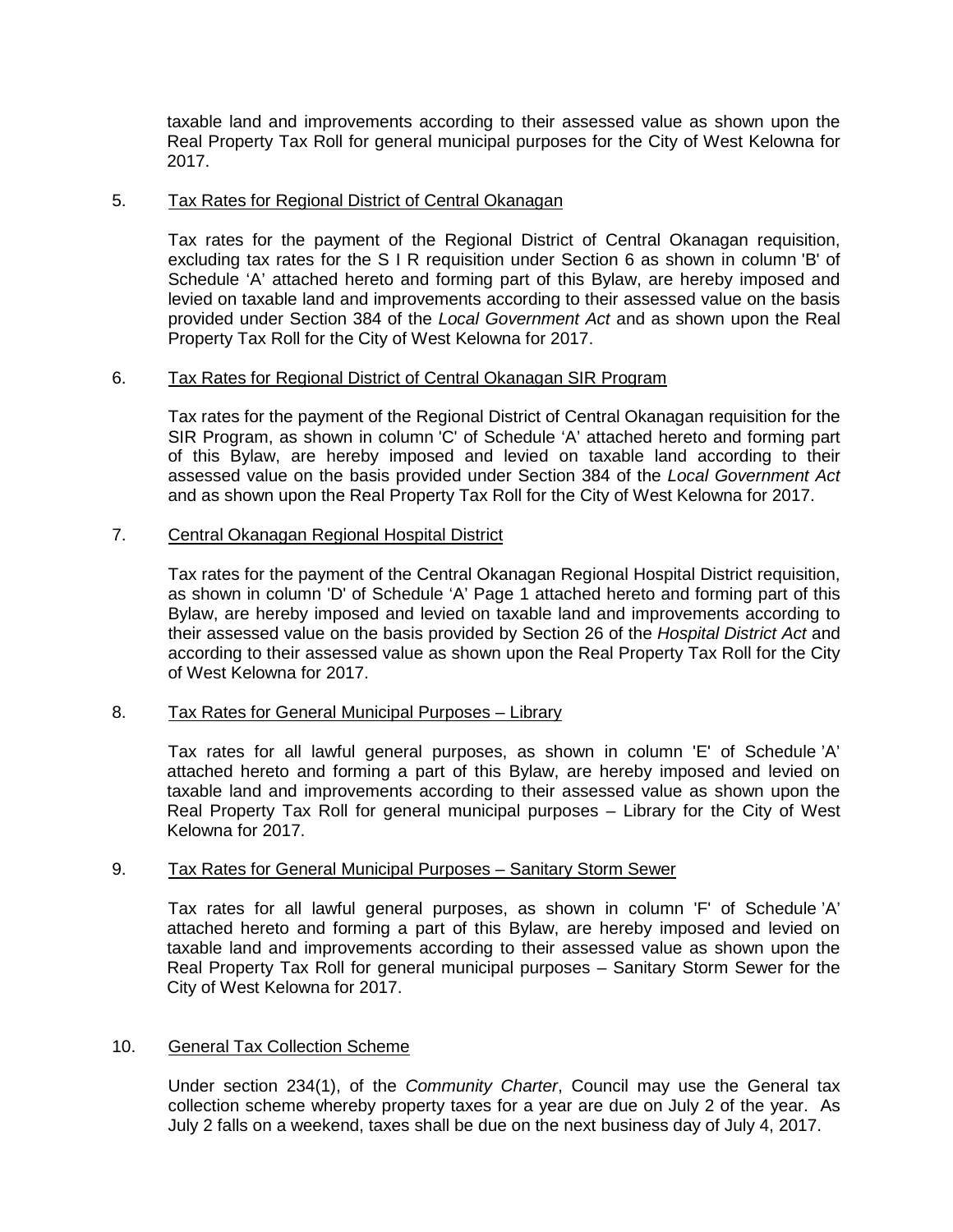# 11. Rates and Taxes Payable to the City of West Kelowna

The rates and taxes named under this Bylaw shall be levied, raised and collected for the purposes stated, and shall be payable to the City of West Kelowna at the City Hall.

#### 12. Penalties

Under section 234(2) of the *Community Charter*, the Lieutenant Governor in Council may make regulations establishing penalties and interest that must be applied by municipalities in relation to payments made after the tax due date of July  $4<sup>th</sup>$  as above. Pursuant to *Municipal Tax Regulation 426/2003*, section (3), upon the 5<sup>th</sup> day of July, 2017, or as soon thereafter as is practicable, the Chief Financial Officer shall add to the unpaid balance of the current year's taxes, in respect of each parcel of land and the improvements as shown upon the Real Property Tax Roll of the City for 2017:

(a) ten (10) percent of the amount unpaid as of 4:30 pm on the  $4<sup>th</sup>$  day of July, 2017

# 13. Supplementary Tax Rolls

- 13.1 Upon receipt of a Supplementary Tax Roll from B.C. Assessment, the Chief Financial Officer shall levy taxes in accordance with the rates specified in Schedule 'A' of this Bylaw according to the taxable values as shown on the Supplementary Tax Rolls.
- 13.2 For each Supplementary Tax Roll, the Chief Financial Officer shall add penalties to the unpaid amounts as follows:
	- (a) Where Supplementary Tax Notices are sent before the  $6<sup>th</sup>$  day of June, 2017, penalties shall be added as set out in Section 12 of this Bylaw.
	- (b) Where Supplementary Tax Notices are sent after the  $6<sup>th</sup>$  day of June, 2017; ten (10) percent shall be added on any amount unpaid after 30 (thirty) days.

#### 14. R.D.C.O. Parcel Tax (under collection for other governments)

- (a) Sterile Insect Release Program parcel tax levy for 2017 is \$13,284;
- (b) The Sewer parcel tax levy for 2017 is \$19,738 for Lakeview #605
- (c) Westside Landfill/Transfer Station parcel tax levy for 2017 is \$325,522
- (d) Solid Waste and Recycling Program parcel tax levy for 2017 is \$198,215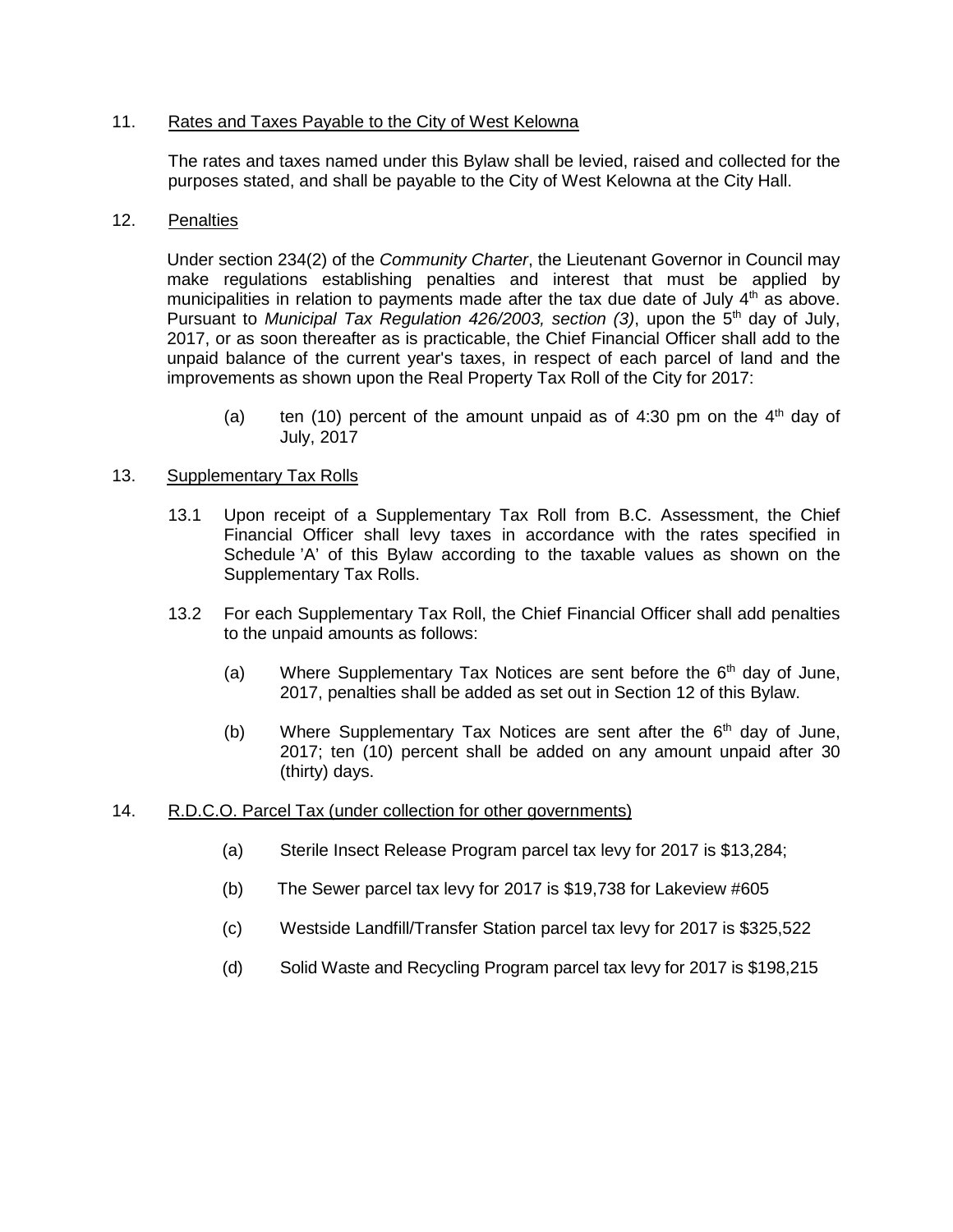READ A FIRST, SECOND AND THIRD TIME THIS 18TH DAY OF APRIL, 2017 ADOPTED THIS 9TH DAY OF MAY, 2017

M A Y O R

CITY CLERK